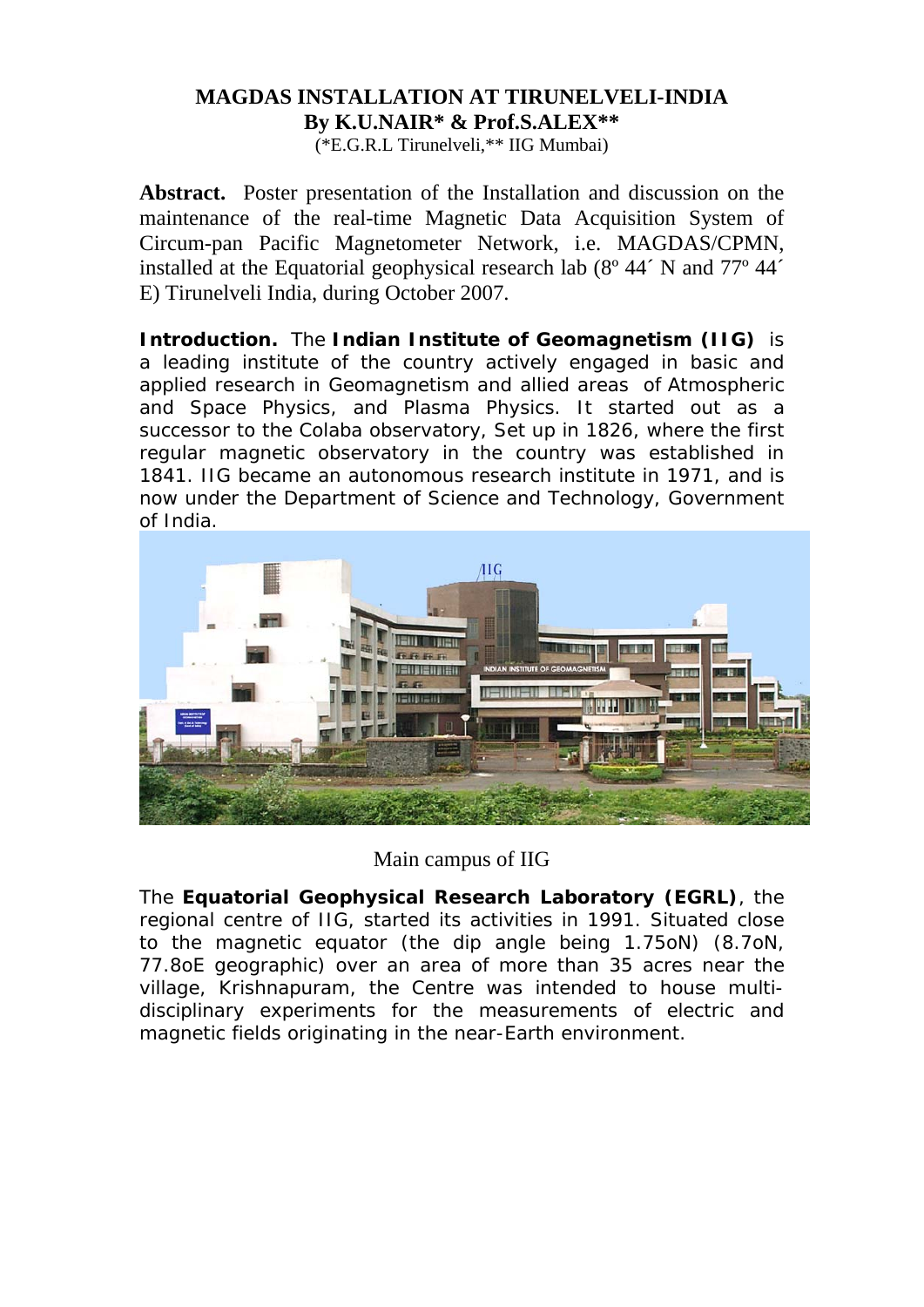

One of the main functions of EGRL is to obtain continuous records of geomagnetic data – variations in three components of the Earth's total geomagnetic field (the horizontal (H) and vertical (Z) components and the Declination (D)) recorded with sensitive magnetic instruments called variometers. These are supplemented by regular observations of absolute field components carried out with the Declination Inclination Magnetometer (DIM) and the Proton Precession Magnetometer (PPM). After processing, the data are sent periodically to the Headquarters at Navi Mumbai. A separate digital fluxgate magnetometer is operational at EGRL that yields high resolution data in digital form. With the standard magnetic observatory and a medium frequency radar providing data on upper mesospheric dynamical parameters, the Centre supports one of a very few locations in the world ideally suited to the study of equatorial electrojet, an enhanced east-west current system in the ionosphere flowing at  $\sim$  110 km in a narrow latitudinal belt of  $+3^{\circ}$ centred around the magnetic equator.

The scientific programmes of IIG pursued at EGRL are in the following areas:

(i) Middle atmospheric dynamics, energetics and coupling to other regions

(ii) Ionospheric phenomena – studies of equatorial electrojet and ionospheric irregularities

(iii) Near-surface atmospheric electricity and electrodynamics of the Earth-ionosphere waveguide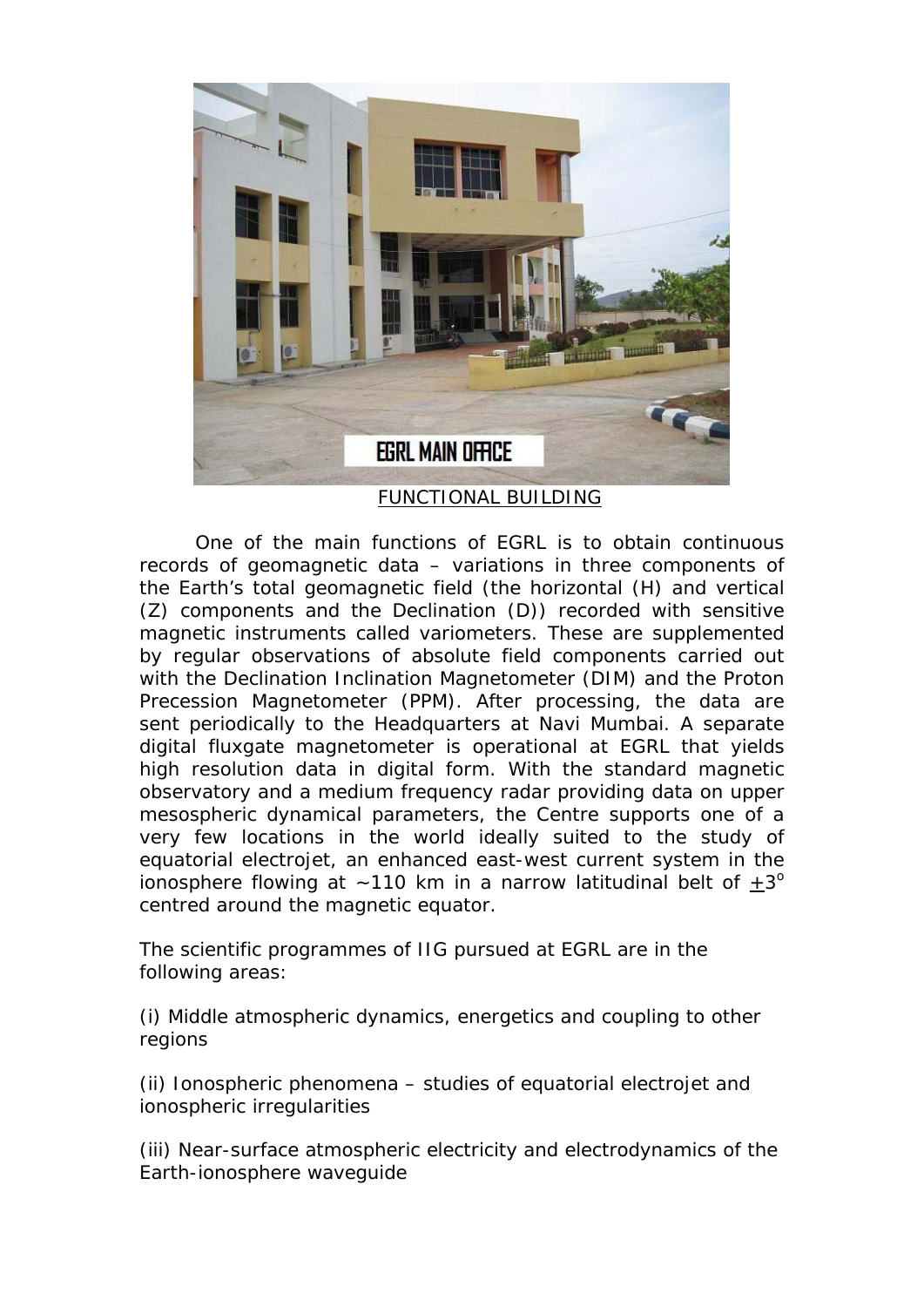MAGDAS unit started functioning in October 2007. Scientific and Technical Team set up for MAGDAS project



Photos of MAGDAS Set up



Full set up of MAGDAS data logging unit at Tirunelveli-INDIA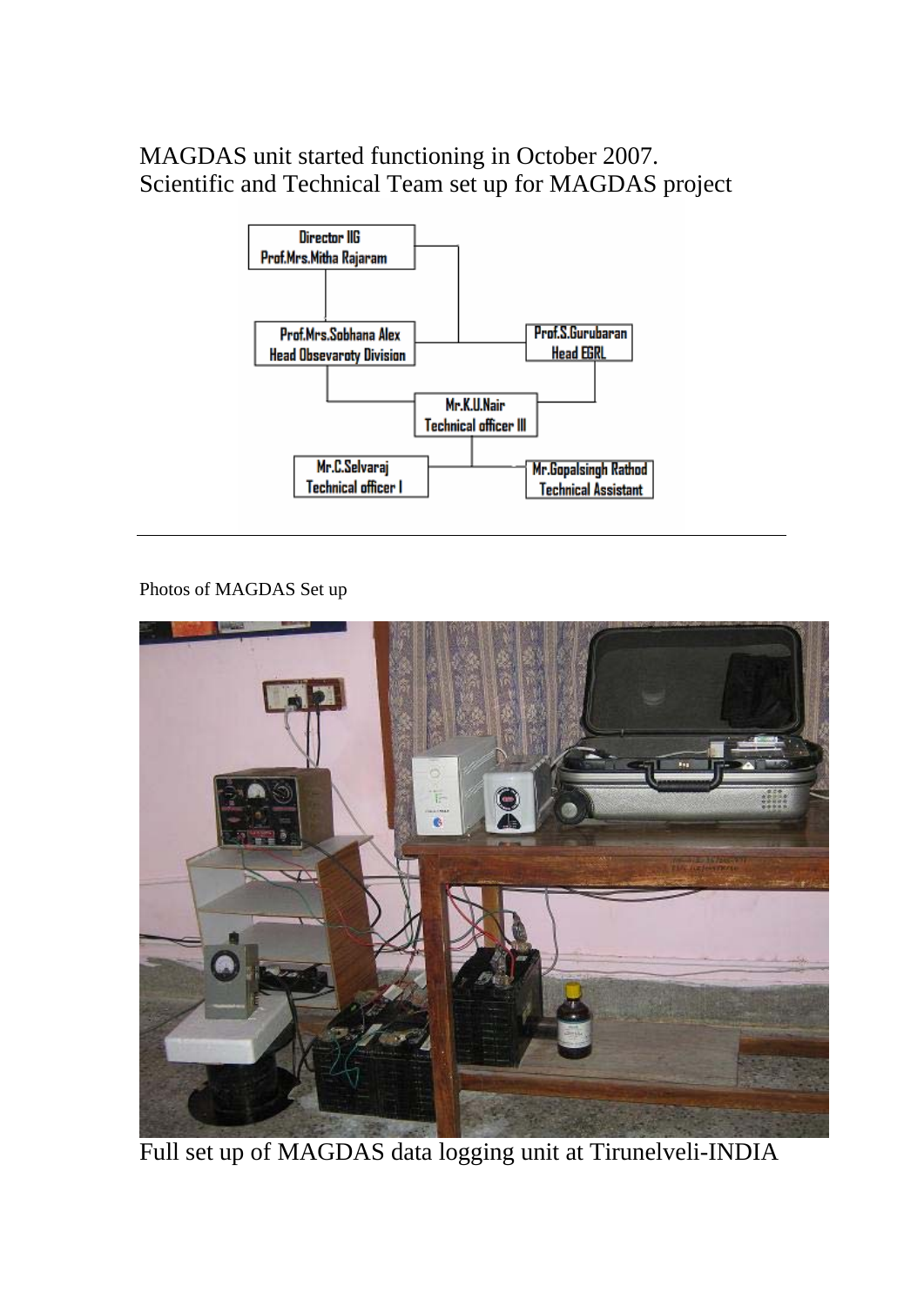

UPS, Isolation transformer and the Data logger

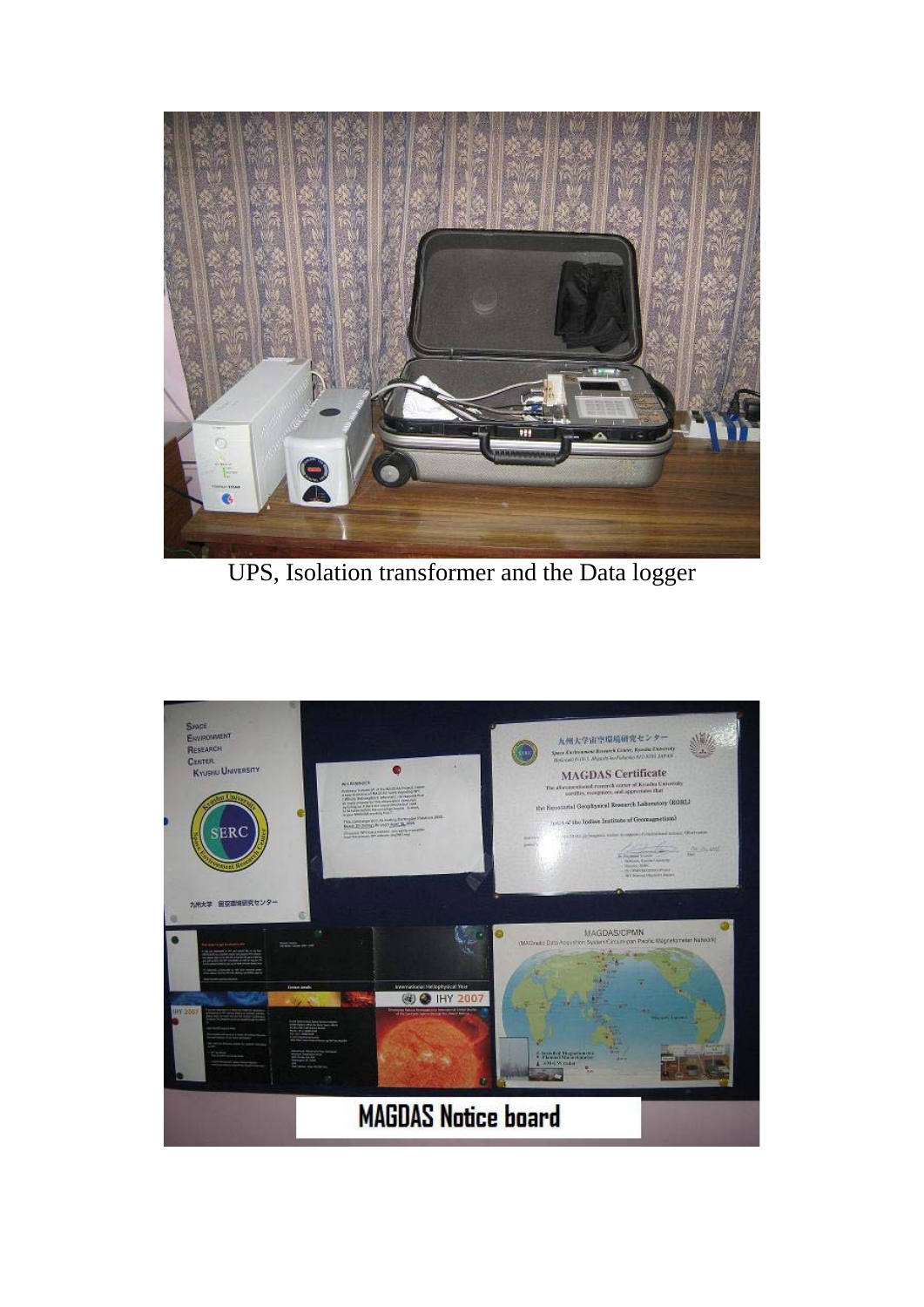

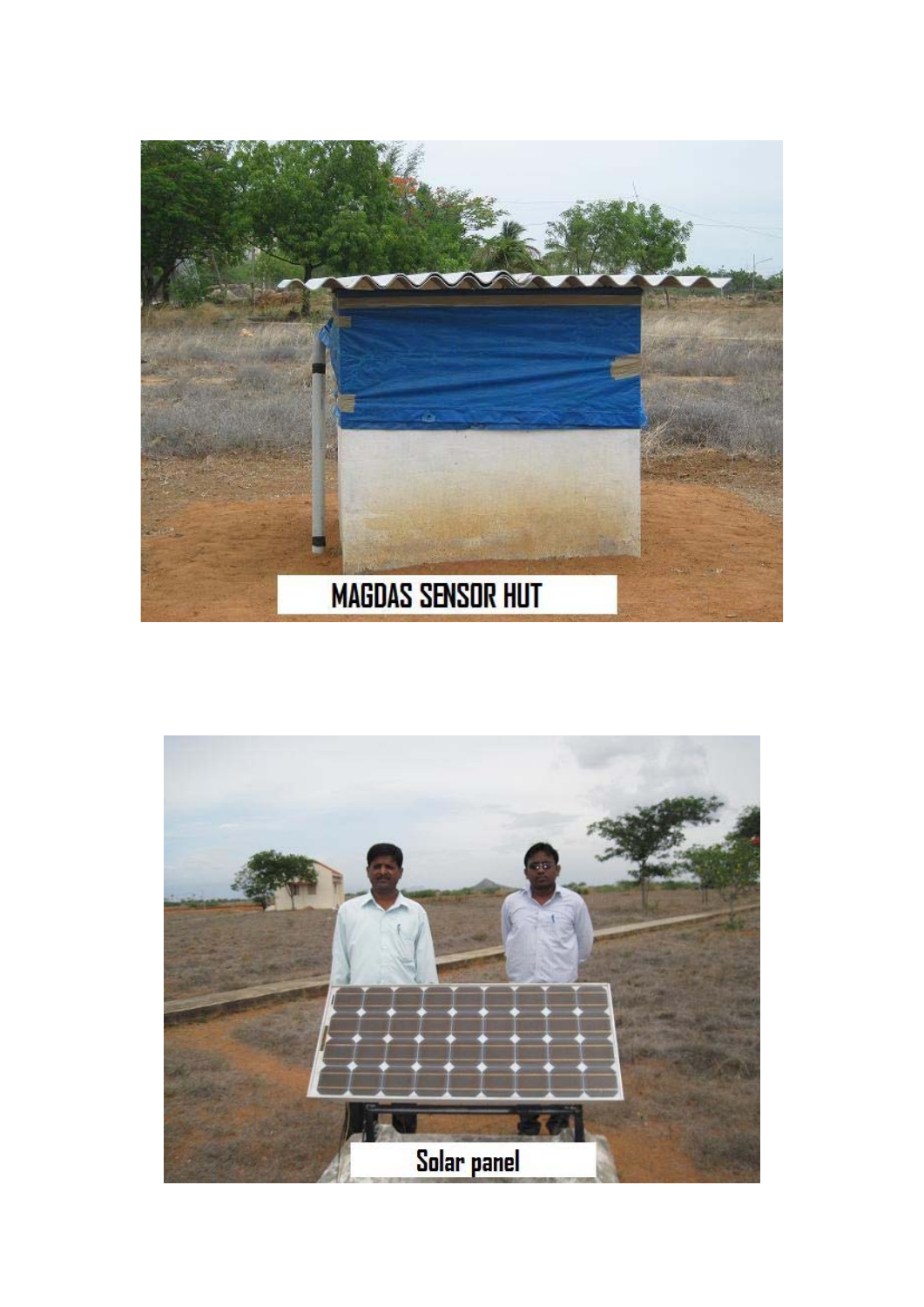